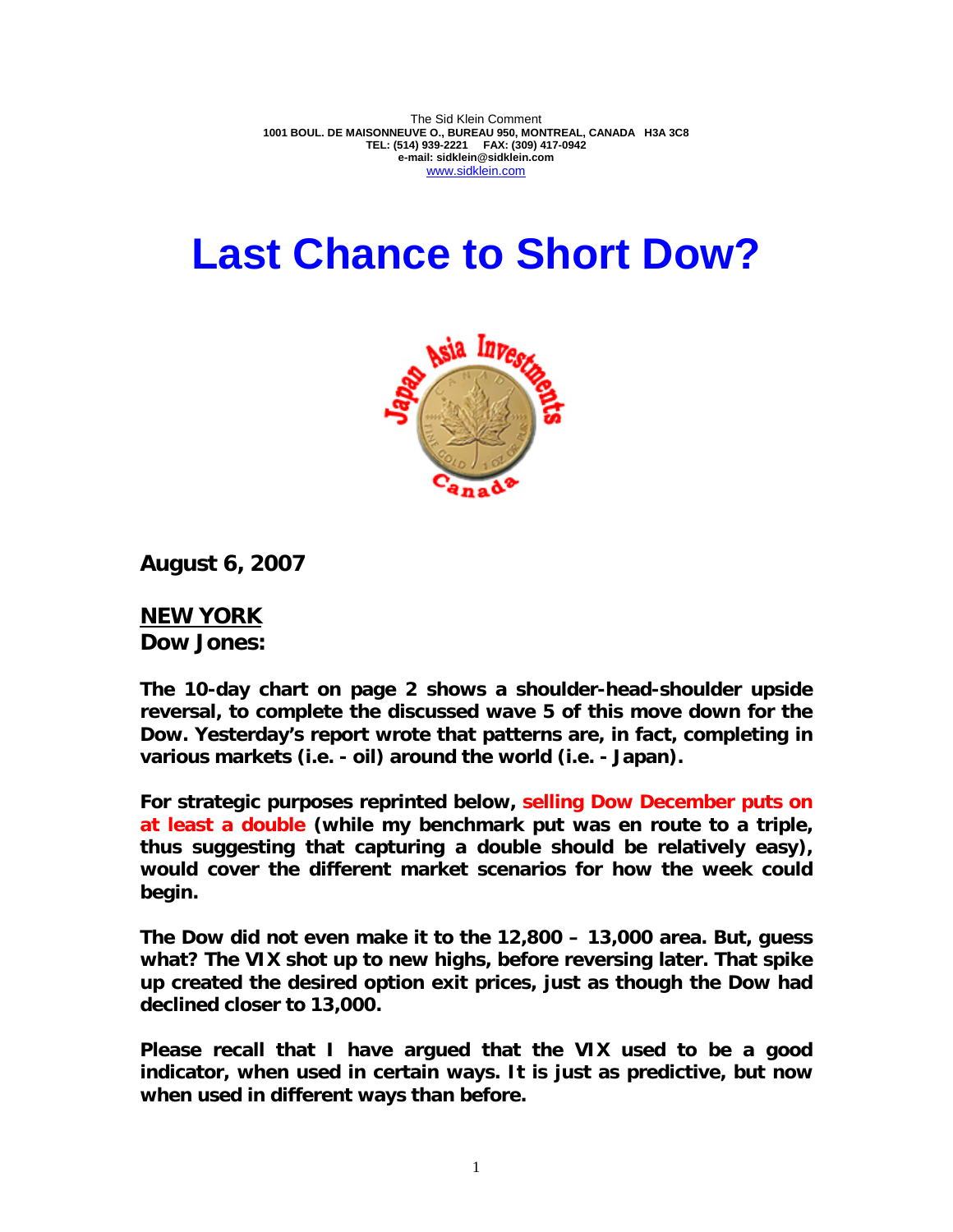**For example, the VIX, I wrote, could discount a move or even anticipate a move that does not even materialize. I won't expand, but merely reiterate the cause, in my opinion:** 

**Simply, the advent of the VIX as a tradable product in Chicago.** 

**Before continuing, this interim report is within the context of the here reprinted, in blue:** 

**"However, if this is a bottoming month for the ratio, then the 12,800 – 13,000 area will indeed hold the Dow."** 

**"I believe that the latter and higher area will hold and defer to a longer lasting and bigger rally."** 

**"A decline to and reversal from the 12,800 – 13,000 area could put a bullish stochastic in place for now, however."** 

**In any event, the big story building like an earthquake in the water is the reversal of capital flows vis-vis Japan. The biggest story, in my opinion and memory, at the time of the 1987 crash, was the word that the Japanese were no longer buying as many bonds, with a logically consistent fear for the Dollar.** 

**As I've written, everyone has been looking to China to continue to wash their money in US assets for liquidity, ad infinitum. The undependable holes in that aside, it is Japan that is world's largest financier. Everyone is about to get a wake up call to that fact.** 

### **Conclusion and strategy:**

**In the context of the following blue-highlighted reprint from yesterday, and within the context of the expressed concern about the pattern for the Dow and the pattern of the VIX (option time premiums have a lot to lose, and the risk is "now to the upside for the bears"), now liquid put holders should wait and see if the longer and larger rally indeed follows, also as per yesterday's monthly report. Let's see if we can get really hot in New York again.** 

**"… the strategy is straightforward. When the benchmark put triples (when short term gains achieve the investor's purpose), profits should be taken. In these reports, the purpose has been to probe the peak in a logical way and enjoy an initial trade on a put that wasn't near term and that at least provided a 100% return. The goal is to build capital**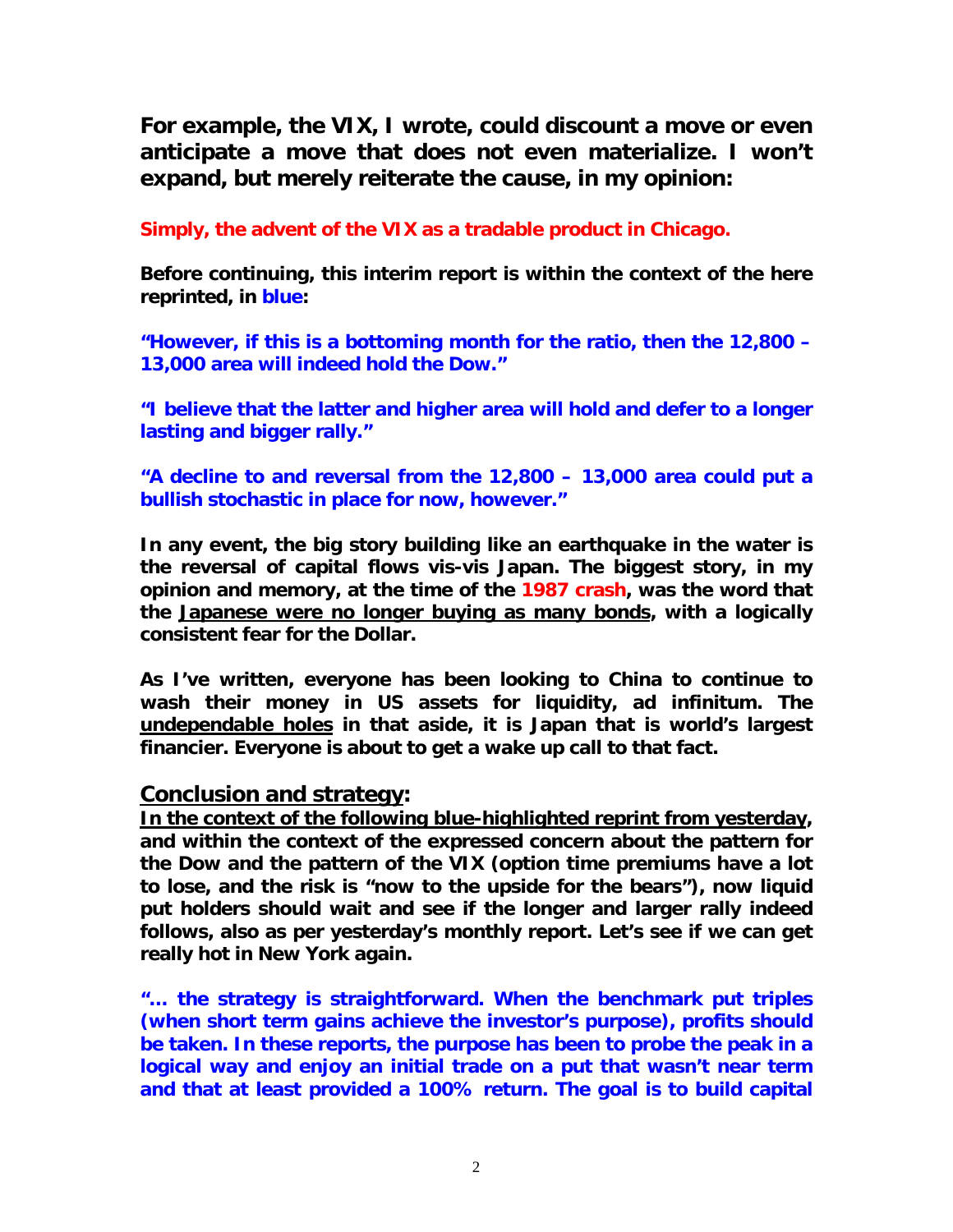**for the more meaningful gains in the next and larger decline in this now-commenced secular bear market in New York. At these putsellers' market prices, there is a real risk of giving back gains, too, based on the present level of volatilities, both historical and implied. I'm sticking to plan."** 



## **OIL (special):**

**There's really only one thing that I can communicate here:** 

**I wish that yesterday's report had gotten to you a day earlier.** 

**Right from the get-go, oil was en route to a \$3.00 swing. Oil has fallen \$6.00 in 2 days from high to low. Those sitting on \$15 gains may wish to accept the quick disappearance of \$4.00, in deference for greater liquidity during a hazardous time and, in such case, sell anytime over \$73.00.** 

**It's probabilities time, now. My advice, as with yesterday's recommendation on New York, short-term timing is not reflecting any strategy based on a specific number. That's the "old" way. Premiums. Asset allocation. A host of stimuli.** 

**The following blue-highlighted reprint from this month's edition of SKC offers a reference for the pursuant chart on oil.**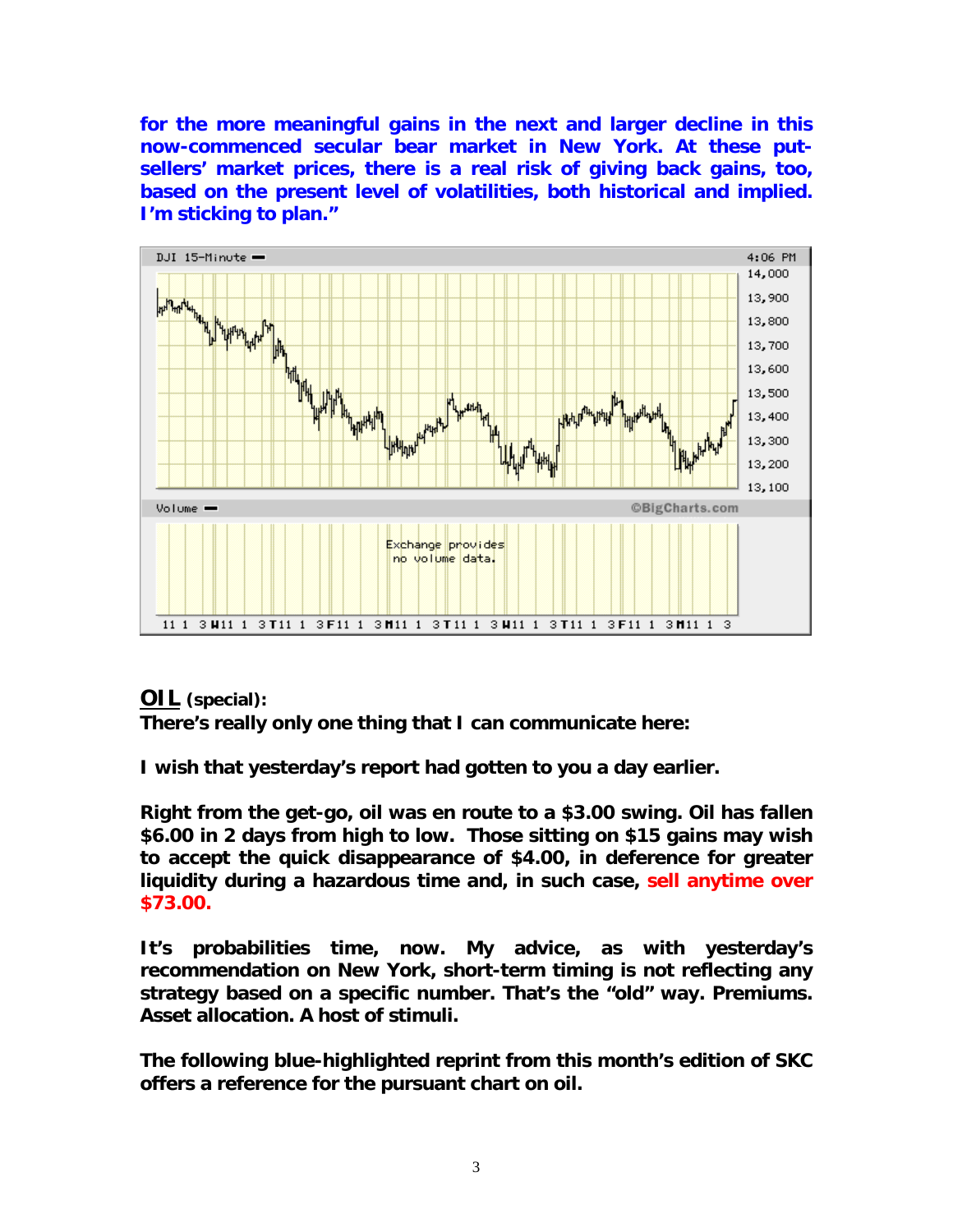**"The daily chart above shows oil as being late in its advance, along with a stochastic that is consistent with a corrective period.** 

**"The pursuant 31-day chart of oil collaborates the possibility of some correction, with further stabs toward the high.** 

## **"Strategy:**

**The topping process is not at all complete but, with so little to gain visà-vis my target from the lows, those who have been long for \$15 - \$20, should liquidate this special situation. The technical indicators suggest that the best is behind oil."**



**Good week to all,** 

### **Sid Klein**

**LEGAL NOTICE: This market letter is the work product and intellectual property of Mr. Sidney Klein. It arises out of his training and profession as an international expert on financial equities. It is a private correspondence from Mr. Klein to his subscribers. Any person who copies or otherwise disseminates this letter becomes subject to international criminal and/or civil prosecution under the Universal Copyright Convention and the Berne Convention for the Protection of Literary and Artistic Works. Nearly all countries in the world have signed both of these Conventions and have**